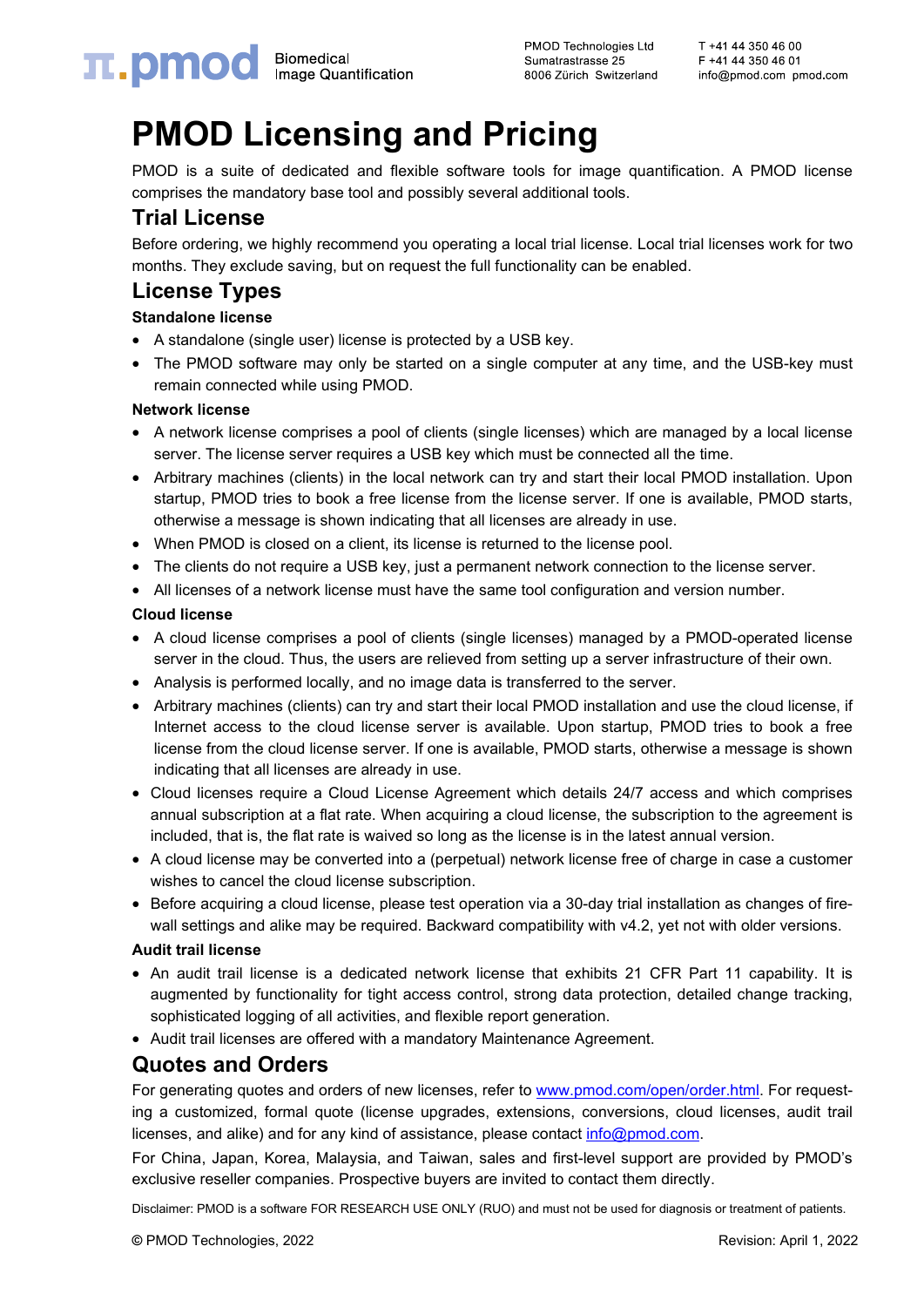## **Pricing of PMOD Products in Swiss Francs CHF**

#### **Academic1 Prices (in Swiss Francs)**

| No. | Tool                | Description                               | Standalone | Network <sup>7</sup> | Cloud <sup>8</sup> | Audit trail <sup>9</sup> |
|-----|---------------------|-------------------------------------------|------------|----------------------|--------------------|--------------------------|
|     | PBAS <sup>2</sup>   | Base incl. Image Processing, VOI Analysis | 3200       | 4160                 | 4640               | 6400                     |
| 2   | <b>PKIN</b>         | General Kinetic Modeling                  | 3200       | 4160                 | 4640               | 6400                     |
| 3   | <b>PXMOD</b>        | Pixelwise Kinetic Modeling                | 3200       | 4160                 | 4640               | 6400                     |
| 4   | PCARDP <sup>3</sup> | <b>Cardiac PET Analysis</b>               | 3200       | 4160                 | 4640               | 6400                     |
| 5   | PCARDM <sup>3</sup> | Cardiac MR Analysis                       | 3200       | 4160                 | 4640               | 6400                     |
| 6   | PGEM <sup>4</sup>   | Geometric Models and Simulation Interface | 3200       | 4160                 | 4640               | 6400                     |
| 7   | <b>PFUS</b>         | Image Registration and Fusion             | 3200       | 4160                 | 4640               | 6400                     |
| 8   | P3D <sup>5</sup>    | 3D Image Rendering                        | 3200       | 4160                 | 4640               | 6400                     |
| 9   | <b>PNEURO</b>       | Brain PET / MR Analysis                   | 3200       | 4160                 | 4640               | 6400                     |
| 10  | <b>PNROD</b>        | Rodent Brain Image Analysis               | 3200       | 4160                 | 4640               | 6400                     |
| 11  | <b>PALZ</b>         | Alzheimer's Analysis for FDG PET          | 5100       | 6630                 | 7395               | 10200                    |
| 12  | <b>PSEG</b>         | <b>PET Image Segmentation</b>             | 3200       | 4160                 | 4640               | 6400                     |
| 13  | PAI                 | Artificial Intelligence Framework         | 3200       | 4160                 | 4640               | 6400                     |

#### **Commercial1 Prices (in Swiss Francs)**

| No. | Tool                | <b>Description</b>                        | Standalone | Network <sup>7</sup> | Cloud <sup>8</sup> | Audit trail <sup>9</sup> |
|-----|---------------------|-------------------------------------------|------------|----------------------|--------------------|--------------------------|
|     | PBAS <sup>2</sup>   | Base incl. Image Processing, VOI Analysis | 6400       | 8320                 | 9280               | 12800                    |
| 2   | <b>PKIN</b>         | General Kinetic Modeling                  | 6400       | 8320                 | 9280               | 12800                    |
| 3   | <b>PXMOD</b>        | Pixelwise Kinetic Modeling                | 6400       | 8320                 | 9280               | 12800                    |
| 4   | PCARDP <sup>3</sup> | Cardiac PET Analysis                      | 6400       | 8320                 | 9280               | 12800                    |
| 5   | PCARDM <sup>3</sup> | Cardiac MR Analysis                       | 6400       | 8320                 | 9280               | 12800                    |
| 6   | PGEM <sup>4</sup>   | Geometric Models and Simulation Interface | 6400       | 8320                 | 9280               | 12800                    |
| 7   | <b>PFUS</b>         | Image Registration and Fusion             | 6400       | 8320                 | 9280               | 12800                    |
| 8   | P3D <sup>5</sup>    | 3D Image Rendering                        | 6400       | 8320                 | 9280               | 12800                    |
| 9   | <b>PNEURO</b>       | Brain PET / MR Analysis                   | 6400       | 8320                 | 9280               | 12800                    |
| 10  | <b>PNROD</b>        | Rodent Brain Image Analysis               | 6400       | 8320                 | 9280               | 12800                    |
| 11  | <b>PALZ</b>         | Alzheimer's Analysis for FDG PET          | 10200      | 13260                | 14790              | 20400                    |
| 12  | <b>PSEG</b>         | <b>PET Image Segmentation</b>             | 6400       | 8320                 | 9280               | 12800                    |
| 13  | PAI                 | Artificial Intelligence Framework         | 6400       | 8320                 | 9280               | 12800                    |
|     |                     | Handling $6$                              | 150        | 150                  | 150                | 150                      |

<sup>1</sup> PMOD differentiates between prices for academic and non-academic, "commercial" customers (pharma companies, private clinics, clinical research organizations, and alike).

- <sup>2</sup> Required with any license.
- <sup>3</sup> PCARDP / PCARDM both require PKIN in license configuration.
- <sup>4</sup> PGEM requires P3D in license configuration.
- <sup>5</sup> For dependency on target graphics HW, advance testing is recommended [\(www.pmod.com/open/trial.html\)](http://www.pmod.com/open/trial.html).
- $6$  Flat fee for order processing, charged with any PMOD order.
- <sup>7</sup> One concurrent client; volume discount on additional clients.
- 8 One concurrent client; volume discount on additional clients. Cloud License Agreement required. Annual flat rate per license: 950 CHF (waived, provided that the license is in the latest annual version).
- <sup>9</sup> One concurrent client; volume discount on additional clients. Maintenance agreement required.

#### **Foreign Currencies**

PMOD pricing is in Swiss Francs (CHF). In all quotes and invoices, as well as on the PMOD ordering page, the prices are converted into other currencies according to oanda.com.

#### **Volume Discounts**

On single orders for one local site, the following volume discounts are applicable (on the least expensive instances):

- 30% discount on 2nd to 5th license (2nd 5th instances of same tool)
- 50% discount on 6th and further licenses (6th and further instances of same tool)

#### **Upgrades, Extensions, Conversions, Maintenance, Support**

Next annual version + maintenance builds: for free.

PMOD Upgrade, Extension and Maintenance Policy: se[e www.pmod.com/open/pmod-upg-ext-mtn.pdf.](http://www.pmod.com/open/pmod-upg-ext-mtn.pdf)

Conversions (e.g., standalone/network  $\rightarrow$  cloud type): request customized quote at [info@pmod.com.](mailto:info@pmod.com)

Maintenance Agreements (Support Service Agreements): available on request.

PMOD Support Policy[: www.pmod.com/open/support.html.](http://www.pmod.com/open/support.html)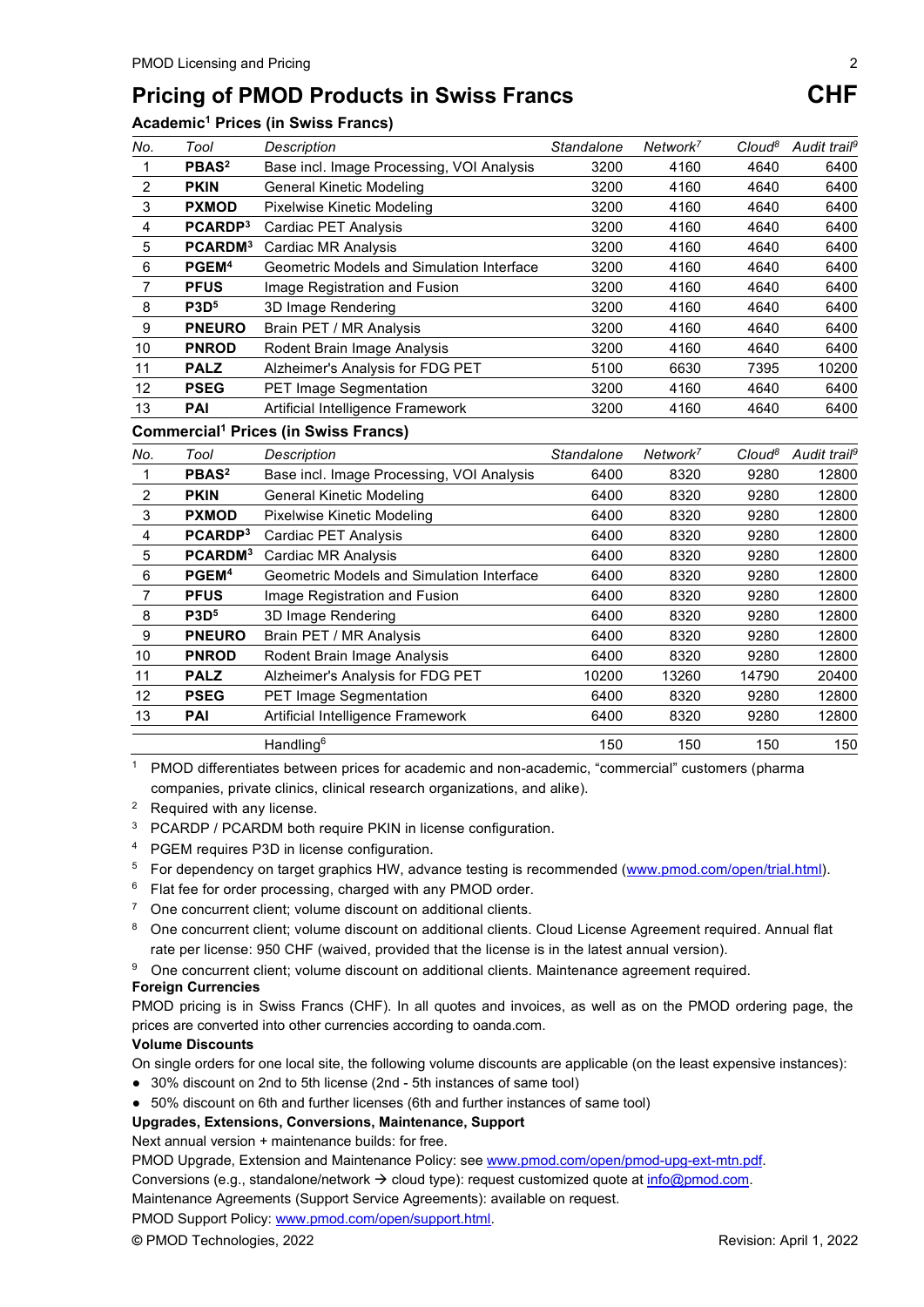# **Pricing of PMOD Products in Euros €**

PMOD pricing is in Swiss Francs. In all quotes and invoices, the prices are converted into other currencies according to oanda.com.

For indicative purposes only (exchange rate: 0.96413):

#### **Academic1 Prices (in Euros)**

| No. | Tool                | <b>Description</b>                        | Standalone | Network <sup>7</sup> | Cloud <sup>8</sup> | Audit trail <sup>9</sup> |
|-----|---------------------|-------------------------------------------|------------|----------------------|--------------------|--------------------------|
|     | PBAS <sup>2</sup>   | Base incl. Image Processing, VOI Analysis | 3085       | 4011                 | 4473               | 6170                     |
| 2   | <b>PKIN</b>         | <b>General Kinetic Modeling</b>           | 3085       | 4011                 | 4473               | 6170                     |
| 3   | <b>PXMOD</b>        | Pixelwise Kinetic Modeling                | 3085       | 4011                 | 4473               | 6170                     |
| 4   | PCARDP <sup>3</sup> | Cardiac PET Analysis                      | 3085       | 4011                 | 4473               | 6170                     |
| 5   | PCARDM <sup>3</sup> | Cardiac MR Analysis                       | 3085       | 4011                 | 4473               | 6170                     |
| 6   | PGEM <sup>4</sup>   | Geometric Models and Simulation Interface | 3085       | 4011                 | 4473               | 6170                     |
| 7   | <b>PFUS</b>         | Image Registration and Fusion             | 3085       | 4011                 | 4473               | 6170                     |
| 8   | P3D <sup>5</sup>    | 3D Image Rendering                        | 3085       | 4011                 | 4473               | 6170                     |
| 9   | <b>PNEURO</b>       | Brain PET / MR Analysis                   | 3085       | 4011                 | 4473               | 6170                     |
| 10  | <b>PNROD</b>        | Rodent Brain Image Analysis               | 3085       | 4011                 | 4473               | 6170                     |
| 11  | <b>PALZ</b>         | Alzheimer's Analysis for FDG PET          | 4917       | 6392                 | 7130               | 9834                     |
| 12  | <b>PSEG</b>         | <b>PET Image Segmentation</b>             | 3085       | 4011                 | 4473               | 6170                     |
| 13  | <b>PAI</b>          | Artificial Intelligence Framework         | 3085       | 4011                 | 4473               | 6170                     |

#### **Commercial1 Prices (in Euros)**

| No. | Tool                | Description                               | Standalone | Network <sup>7</sup> | Cloud <sup>8</sup> | Audit trail <sup>9</sup> |
|-----|---------------------|-------------------------------------------|------------|----------------------|--------------------|--------------------------|
|     | PBAS <sup>2</sup>   | Base incl. Image Processing, VOI Analysis | 6170       | 8022                 | 8946               | 12340                    |
| 2   | <b>PKIN</b>         | <b>General Kinetic Modeling</b>           | 6170       | 8022                 | 8946               | 12340                    |
| 3   | <b>PXMOD</b>        | Pixelwise Kinetic Modeling                | 6170       | 8022                 | 8946               | 12340                    |
| 4   | PCARDP <sup>3</sup> | Cardiac PET Analysis                      | 6170       | 8022                 | 8946               | 12340                    |
| 5   | PCARDM <sup>3</sup> | Cardiac MR Analysis                       | 6170       | 8022                 | 8946               | 12340                    |
| 6   | PGEM <sup>4</sup>   | Geometric Models and Simulation Interface | 6170       | 8022                 | 8946               | 12340                    |
| 7   | <b>PFUS</b>         | Image Registration and Fusion             | 6170       | 8022                 | 8946               | 12340                    |
| 8   | P3D <sup>5</sup>    | 3D Image Rendering                        | 6170       | 8022                 | 8946               | 12340                    |
| 9   | <b>PNEURO</b>       | Brain PET / MR Analysis                   | 6170       | 8022                 | 8946               | 12340                    |
| 10  | <b>PNROD</b>        | Rodent Brain Image Analysis               | 6170       | 8022                 | 8946               | 12340                    |
| 11  | <b>PALZ</b>         | Alzheimer's Analysis for FDG PET          | 9834       | 12784                | 14260              | 19668                    |
| 12  | <b>PSEG</b>         | <b>PET Image Segmentation</b>             | 6170       | 8022                 | 8946               | 12340                    |
| 13  | <b>PAI</b>          | Artificial Intelligence Framework         | 6170       | 8022                 | 8946               | 12340                    |
|     |                     | Handling <sup>6</sup>                     | 145        | 145                  | 145                | 145                      |

 PMOD differentiates between prices for academic and non-academic, "commercial" customers (pharma companies, private clinics, clinical research organizations, and alike).

Required with any license.

<sup>3</sup> PCARDP / PCARDM both require PKIN in license configuration.

PGEM requires P3D in license configuration.

For dependency on target graphics HW, advance testing is recommended [\(www.pmod.com/open/trial.html\)](http://www.pmod.com/open/trial.html).

Flat fee for order processing, charged with any PMOD order.

One concurrent client; volume discount on additional clients.

8 One concurrent client; volume discount on additional clients. Cloud License Agreement required. Annual flat rate per license: 916 EUR (waived, provided that the license is in the latest annual version).

<sup>9</sup> One concurrent client; volume discount on additional clients. Maintenance agreement required.